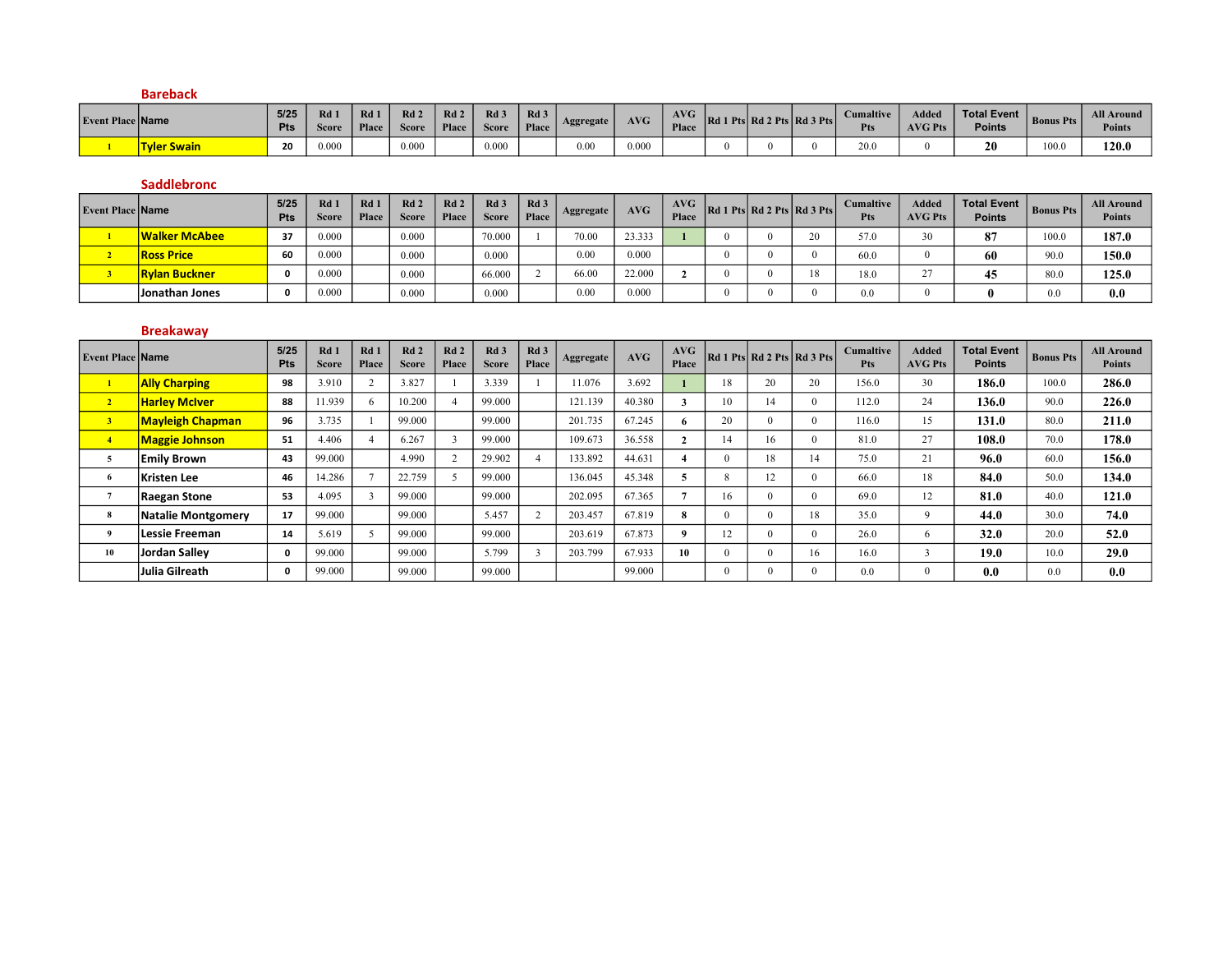|                         | <b>Tie-Down</b>         |             |                      |               |                     |                |                                 |                          |           |         |                |          |                            |          |                         |                         |                                     |                  |                                    |
|-------------------------|-------------------------|-------------|----------------------|---------------|---------------------|----------------|---------------------------------|--------------------------|-----------|---------|----------------|----------|----------------------------|----------|-------------------------|-------------------------|-------------------------------------|------------------|------------------------------------|
| <b>Event Place Name</b> |                         | 5/25<br>Pts | Rd 1<br><b>Score</b> | Rd1<br>Place  | Rd2<br><b>Score</b> | Rd2<br>Place   | Rd <sub>3</sub><br><b>Score</b> | Rd <sub>3</sub><br>Place | Aggregate | AVG     | AVG<br>Place   |          | Rd 1 Pts Rd 2 Pts Rd 3 Pts |          | Cumaltive<br><b>Pts</b> | Added<br><b>AVG Pts</b> | <b>Total Event</b><br><b>Points</b> | <b>Bonus Pts</b> | <b>All Around</b><br><b>Points</b> |
| $\mathbf{1}$            | <b>Garrett Jolley</b>   | 67.0        | 10.482               |               | 10.818              | 2              | 11.424                          | 2                        | 32.724    | 10.908  |                | 20       | 18                         | 18       | 123.0                   | 30                      | 153.0                               | 100.0            | 253.0                              |
| 2 <sup>7</sup>          | <b>Colby Yarborough</b> | 83.0        | 99.000               |               | 11.321              | $\mathbf{3}$   | 11.354                          |                          | 121.675   | 40.558  | 6              | $\Omega$ | 16                         | 20       | 119.0                   | 15                      | 134.0                               | 90.0             | 224.0                              |
| 3 <sup>7</sup>          | <b>Jacob Burdette</b>   | 52.0        | 13.859               | $\mathcal{R}$ | 10.439              |                | 19.249                          | 5                        | 43.547    | 14.516  | $\mathbf{2}$   | 16       | 20                         | 12       | 100.0                   | 27                      | 127.0                               | 80.0             | 207.0                              |
| $\overline{4}$          | <b>Hampton Davis</b>    | 58.0        | 13.297               | 2             | 25.658              | 6              | 18.579                          |                          | 57.534    | 19.178  | 4              | 18       | 10                         | 14       | 100.0                   | 21                      | 121.0                               | 65.0             | 186.0                              |
| $\overline{4}$          | <b>Reign Dobbins</b>    | 63.0        | 18.526               | -6            | 15.816              | $\overline{4}$ | 19.406                          | 6                        | 53.748    | 17.916  | 3              | 10       | 14                         | 10       | 97.0                    | 24                      | 121.0                               | 65.0             | 186.0                              |
| 6                       | <b>Kody Brown</b>       | 98.0        | 99.000               |               | 99.000              |                | 99.000                          |                          |           | 99.000  |                | $\Omega$ | $\Omega$                   | $\Omega$ | 98.0                    | $\Omega$                | 98.0                                | 50.0             | 148.0                              |
| $\overline{7}$          | Eli McClain             | 64.0        | 99.000               |               | 99.000              |                | 16.878                          | 3                        | 214.878   | 71.626  | 8              | $\Omega$ | $\Omega$                   | 16       | 80.0                    | 9                       | 89.0                                | 40.0             | 129.0                              |
| 8                       | <b>Bean Bishop</b>      | 42.0        | 16.532               | .5            | 27.834              | $\tau$         | 28.018                          | $\tau$                   | 72.384    | 24.128  | 5.             | 12       | 8                          | 8        | 70.0                    | 18                      | 88.0                                | 30.0             | 118.0                              |
| 9                       | <b>Trexler Phillips</b> | 36.0        | 15.724               |               | 99.000              |                | 99.000                          |                          | 213.724   | 71.241  | $\overline{7}$ | 14       | $\Omega$                   | $\Omega$ | 50.0                    | 12                      | 62.0                                | 20.0             | 82.0                               |
| 10                      | <b>Ross Price</b>       | 59.0        | 99.000               |               | 99.000              |                | 999.000                         |                          | 1197.000  | 399.000 |                | $\Omega$ | $\theta$                   | $\Omega$ | 59.0                    | $\theta$                | 59.0                                | 10.0             | 69.0                               |
| 11                      | <b>Bryce Stockman</b>   | 37.0        | 99.000               |               | 19.466              | 5              | 999.000                         |                          | 1117.466  | 372.489 |                | $\Omega$ | 12                         | $\Omega$ | 49.0                    | $\Omega$                | 49.0                                | 0.0              | 49.0                               |
| 12                      | <b>Gabe Tackett</b>     | 43.0        | 99.000               |               | 99.000              |                | 999.000                         |                          | 1197.000  | 399.000 |                | $\Omega$ | $\Omega$                   | $\Omega$ | 43.0                    | $\Omega$                | 43.0                                | 0.0              | 43.0                               |
| 13                      | <b>Jarod Torrence</b>   | 20.0        | 26.660               |               | 99.000              |                | 999.000                         |                          | 1124.660  | 374.887 |                | 8        | $\Omega$                   | $\Omega$ | 28.0                    | $\Omega$                | 28.0                                | 0.0              | <b>28.0</b>                        |
| 14                      | Logan Hatoway           | 12.0        | 99.000               |               | 99.000              |                | 999.000                         |                          | 1197.000  | 399.000 |                | $\Omega$ | $\Omega$                   | $\Omega$ | 12.0                    | $\theta$                | 12.0                                | 0.0              | 12.0                               |
| 15                      | Jonathan Jones          | 11.0        | 99.000               |               | 99.000              |                | 999.000                         |                          | 1197.000  | 399.000 |                | 0        | $\Omega$                   | $\Omega$ | 11.0                    | $\Omega$                | 11.0                                | 0.0              | 11.0                               |

#### Steer Wrestling

| <b>Event Place Name</b> |                      | 5/25<br>Pts | Rd 1<br><b>Score</b> | Rd 1<br>Place | Rd <sub>2</sub><br><b>Score</b> | Rd2<br>Place | Rd <sub>3</sub><br><b>Score</b> | Rd 3<br>Place | Aggregate | AVG    | AVG<br>Place |    | Rd 1 Pts Rd 2 Pts Rd 3 Pts | <b>Cumaltive</b><br>Pts | Added<br><b>AVG Pts</b> | Total Event<br><b>Points</b> | <b>Bonus Pts</b> | <b>All Around</b><br><b>Points</b> |
|-------------------------|----------------------|-------------|----------------------|---------------|---------------------------------|--------------|---------------------------------|---------------|-----------|--------|--------------|----|----------------------------|-------------------------|-------------------------|------------------------------|------------------|------------------------------------|
|                         | <b>Reign Dobbins</b> | 110         | 99.000               |               | 4.031                           |              | 4.449                           |               | 107.480   | 35.827 |              | 20 |                            | 150.0                   |                         | 180                          | 100.0            | 280.0                              |
|                         | Colby Yarborough     | 19          |                      |               |                                 |              |                                 |               |           |        |              |    |                            | 19.0                    |                         | 19                           |                  | 19.0                               |
|                         | <b>Bennett Kirby</b> |             |                      |               |                                 |              |                                 |               |           |        |              |    |                            | 9.0                     |                         |                              |                  | 9.0                                |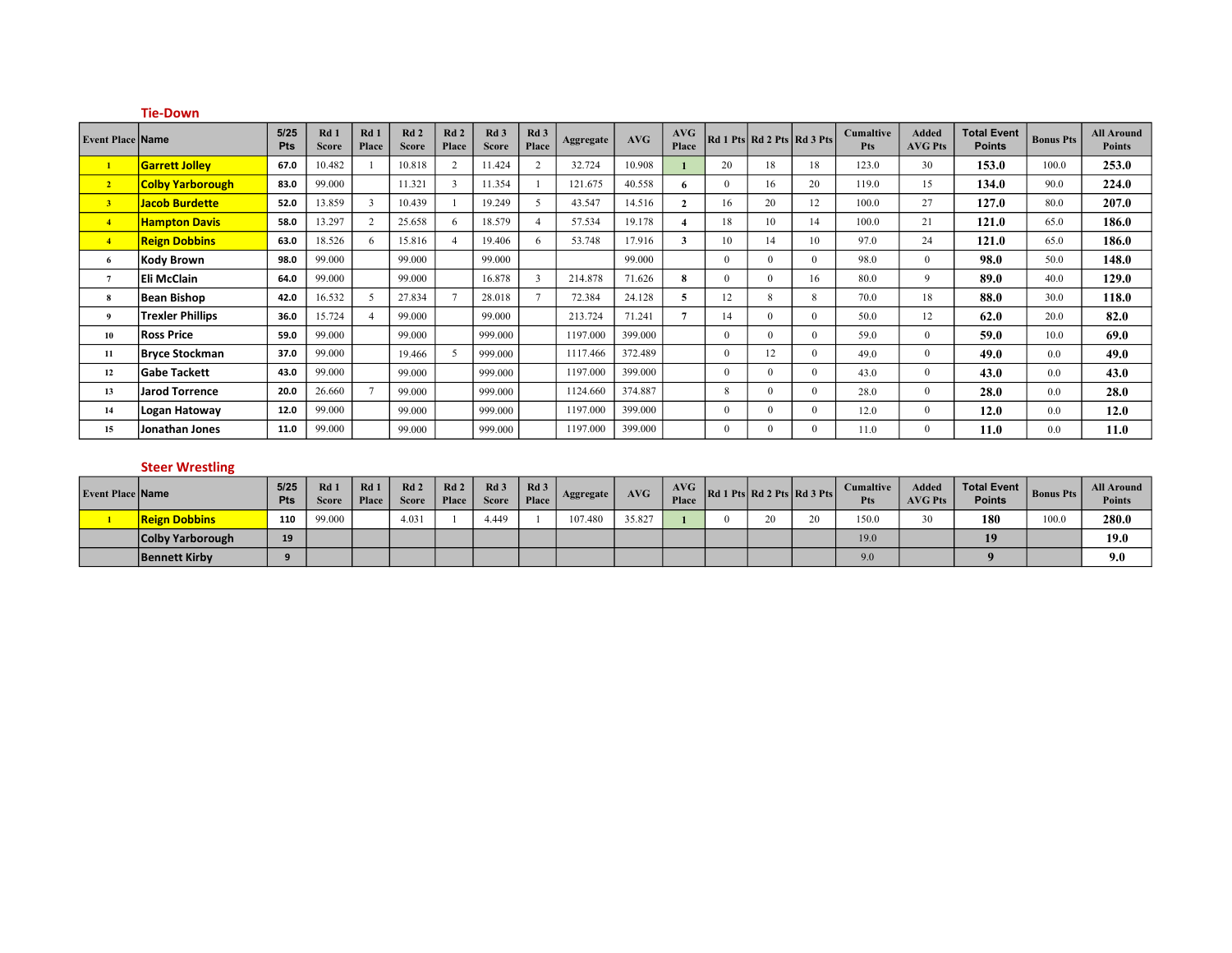|                         | <b>Barrels</b>              |                         |                                 |                 |                     |                 |                                 |                 |                  |        |                         |                |                            |                |                         |                                |                                     |                  |                                    |
|-------------------------|-----------------------------|-------------------------|---------------------------------|-----------------|---------------------|-----------------|---------------------------------|-----------------|------------------|--------|-------------------------|----------------|----------------------------|----------------|-------------------------|--------------------------------|-------------------------------------|------------------|------------------------------------|
| <b>Event Place Name</b> |                             | 5/25<br>Pts             | Rd <sub>1</sub><br><b>Score</b> | Rd1<br>Place    | Rd2<br><b>Score</b> | Rd2<br>Place    | Rd <sub>3</sub><br><b>Score</b> | Rd 3<br>Place   | <b>Aggregate</b> | AVG    | <b>AVG</b><br>Place     |                | Rd 1 Pts Rd 2 Pts Rd 3 Pts |                | <b>Cumaltive</b><br>Pts | <b>Added</b><br><b>AVG Pts</b> | <b>Total Event</b><br><b>Points</b> | <b>Bonus Pts</b> | <b>All Around</b><br><b>Points</b> |
| $\mathbf{1}$            | <b>Emily Brown</b>          | 154                     | 16.913                          | $\overline{4}$  | 16.299              |                 | 16.243                          |                 | 49.455           | 16.485 | $\mathbf{1}$            | 14             | 20                         | 20             | 208.0                   | 30                             | 238.0                               | 100.0            | 338.0                              |
| 2 <sup>1</sup>          | <b>Keelv Orr</b>            | 128                     | 16.772                          | $\mathbf{1}$    | 16.439              | 2               | 16.340                          | $\overline{2}$  | 49.551           | 16.517 | $\overline{2}$          | 20             | 18                         | 18             | 184.0                   | 27                             | 211.0                               | 90.0             | 301.0                              |
| 3 <sup>7</sup>          | <b>Dallas Cook</b>          | 125                     | 22.264                          | 20              | 17.021              | 6               | 16.841                          | 5               | 56.126           | 18.709 | 6                       | $\mathbf{0}$   | 10                         | 12             | 147.0                   | 15                             | 162.0                               | 80.0             | 242.0                              |
| $\overline{4}$          | <b>Emma Grace Durden</b>    | 93                      | 22.940                          | 21              | 17.190              | $7\phantom{.0}$ | 16.756                          | $\overline{3}$  | 56.886           | 18.962 | $\overline{7}$          | $\theta$       | 8                          | 16             | 117.0                   | 12                             | 129.0                               | 70.0             | 199.0                              |
| 5                       | <b>Madison Branton</b>      | 55                      | 17.132                          | 6               | 16.825              | 5               | 16.840                          | $\overline{4}$  | 50.797           | 16.932 | $\mathbf{3}$            | 10             | 12                         | 14             | 91.0                    | 24                             | 115.0                               | 60.0             | 175.0                              |
| 6                       | <b>Matti McBride</b>        | 64                      | 16.898                          | $\overline{3}$  | 27.149              | 22              | 17.300                          | $7\overline{ }$ | 61.347           | 20.449 | $\bf{8}$                | 16             | $\overline{0}$             | 8              | 88.0                    | 9                              | 97.0                                | 50.0             | 147.0                              |
| 7                       | Anna Claire Melton          | 22                      | 17.110                          | 5               | 16.771              | $\overline{4}$  | 16.985                          | 6               | 50.866           | 16.955 | $\overline{\mathbf{4}}$ | 12             | 14                         | 10             | 58.0                    | 21                             | 79.0                                | 40.0             | 119.0                              |
| 8                       | Maggie Johnson              | 30                      | 16.869                          | $\overline{2}$  | 17.200              | 8               | 17.758                          | 8               | 51.827           | 17.276 | 5                       | 18             | 6                          | 6              | 60.0                    | 18                             | 78.0                                | 30.0             | 108.0                              |
| 9                       | <b>Harley McIver</b>        | 44                      | 17.213                          | $7\phantom{.0}$ | 22.279              | 19              | 22.270                          | 9               | 61.762           | 20.587 | 9                       | 8              | $\mathbf{0}$               | $\overline{4}$ | 56.0                    | 6                              | 62.0                                | 20.0             | 82.0                               |
| 10                      | Kristen Lee                 | 37                      | 17.261                          | 8               | 17.328              | 10              | 27.284                          | 10              | 61.873           | 20.624 | 10                      | 6              | 2                          | $\overline{2}$ | 47.0                    | $\overline{3}$                 | 50.0                                | 10.0             | 60.0                               |
| 11                      | <b>Meredith Thompson</b>    | 42                      | 99.000                          |                 | 99.000              |                 | 99.000                          |                 |                  | 99.000 |                         | $\theta$       | $\mathbf{0}$               | $\Omega$       | 42.0                    | $\overline{0}$                 | 42.0                                | 0.0              | 42.0                               |
| 12                      | <b>Madi Stephenson</b>      | 35                      | 19.983                          | 17              | 99.000              |                 | 99.000                          |                 | 217.983          | 72.661 | 24                      | $\theta$       | $\theta$                   | $\theta$       | 35.0                    | $\theta$                       | 35.0                                | 0.0              | 35.0                               |
| 13                      | <b>Natalie Montgomery</b>   | 27                      | 17.623                          | 9               | 18.168              | 13              | 99.000                          |                 | 134.791          | 44.930 | 13                      | $\overline{4}$ | $\Omega$                   | $\theta$       | 31.0                    | $\theta$                       | 31.0                                | 0.0              | 31.0                               |
| 14                      | Mayleigh Chapman            | 8                       | 17.790                          | 10              | 16.719              | $\overline{3}$  | 99.000                          |                 | 133.509          | 44.503 | 11                      | $\overline{2}$ | 16                         | $\overline{0}$ | 26.0                    | $\overline{0}$                 | 26.0                                | 0.0              | 26.0                               |
| 15                      | Leigha Senchantixay         | 19                      | 18.039                          | 13              | 17.307              | 9               | 99.000                          |                 | 134.346          | 44.782 | 12                      | $\mathbf{0}$   | $\overline{4}$             | $\overline{0}$ | 23.0                    | $\mathbf{0}$                   | 23.0                                | 0.0              | 23.0                               |
| 16                      | <b>Jadyn Abrams</b>         | 12                      | 17.811                          | 11              | 18.245              | 14              | 99.000                          |                 | 135.056          | 45.019 | 14                      | $\mathbf{0}$   | $\mathbf{0}$               | $\mathbf{0}$   | 12.0                    | $\mathbf{0}$                   | 12.0                                | 0.0              | 12.0                               |
| 17                      | <b>Elizabeth Richardson</b> | $\overline{7}$          | 17.916                          | 12              | 22.441              | 20              | 99.000                          |                 | 139.357          | 46.452 | 19                      | $\mathbf{0}$   | $\mathbf{0}$               | $\theta$       | 7.0                     | $\mathbf{0}$                   | 7.0                                 | 0.0              | 7.0                                |
| 17                      | Sophia Fowler               | $\overline{7}$          | 18.571                          | 14              | 17.749              | 11              | 99.000                          |                 | 135.320          | 45.107 | 15                      | $\mathbf{0}$   | $\mathbf{0}$               | $\theta$       | 7.0                     | $\mathbf{0}$                   | 7.0                                 | 0.0              | 7.0                                |
| 19                      | <b>Chloe Dickey</b>         | 6                       | 23.775                          | 22              | 18.100              | 12              | 99.000                          |                 | 140.875          | 46.958 | 20                      | $\mathbf{0}$   | $\mathbf{0}$               | $\theta$       | 6.0                     | $\overline{0}$                 | 6.0                                 | 0.0              | 6.0                                |
| 20                      | <b>Mckinley Strickland</b>  | 5                       | 20.447                          | 18              | 19.165              | 17              | 99.000                          |                 | 138.612          | 46.204 | 18                      | $\mathbf{0}$   | $\theta$                   | $\theta$       | 5.0                     | $\theta$                       | 5.0                                 | 0.0              | 5.0                                |
| 20                      | <b>Elizabeth Parks</b>      | 5                       | 19.058                          | 15              | 19.498              | 18              | 99.000                          |                 | 137.556          | 45.852 | 17                      | $\mathbf{0}$   | $\mathbf{0}$               | $\theta$       | 5.0                     | $\overline{0}$                 | 5.0                                 | 0.0              | 5.0                                |
| 22                      | <b>Blake Wooten</b>         | $\overline{\mathbf{3}}$ | 24.042                          | 23              | 18.644              | 16              | 99.000                          |                 | 141.686          | 47.229 | 21                      | $\mathbf{0}$   | $\overline{0}$             | $\mathbf{0}$   | 3.0                     | $\overline{0}$                 | 3.0                                 | 0.0              | 3.0                                |
| 23                      | <b>Emily Florence</b>       | $\overline{2}$          | 19.528                          | 16              | 18.463              | 15              | 99.000                          |                 | 136.991          | 45.664 | 16                      | $\mathbf{0}$   | $\mathbf{0}$               | $\mathbf{0}$   | 2.0                     | $\overline{0}$                 | 2.0                                 | 0.0              | 2.0                                |
|                         | <b>Alexis Redd</b>          | $\mathbf 0$             | 24.188                          | 24              | 23.830              | 21              | 99.000                          |                 | 147.018          | 49.006 | 22                      | $\mathbf{0}$   | $\mathbf{0}$               | $\mathbf{0}$   | 0.0                     | $\overline{0}$                 | 0.0                                 | 0.0              | 0.0                                |
|                         | <b>Kailyn Stasney</b>       | $\mathbf 0$             | 21.083                          | 19              | 29.983              | 23              | 99.000                          |                 | 150.066          | 50.022 | 23                      | $\mathbf{0}$   | $\mathbf{0}$               | $\mathbf{0}$   | 0.0                     | $\overline{0}$                 | 0.0                                 | 0.0              | 0.0                                |
|                         | Julia Gilreath              | 15                      |                                 |                 |                     |                 |                                 |                 |                  |        |                         |                |                            |                | 15.0                    |                                | 15.0                                |                  | 15.0                               |
|                         | <b>Ally Charping</b>        | $\overline{a}$          |                                 |                 |                     |                 |                                 |                 |                  |        |                         |                |                            |                | 4.0                     |                                | $\overline{\mathbf{4}}$             |                  | 4.0                                |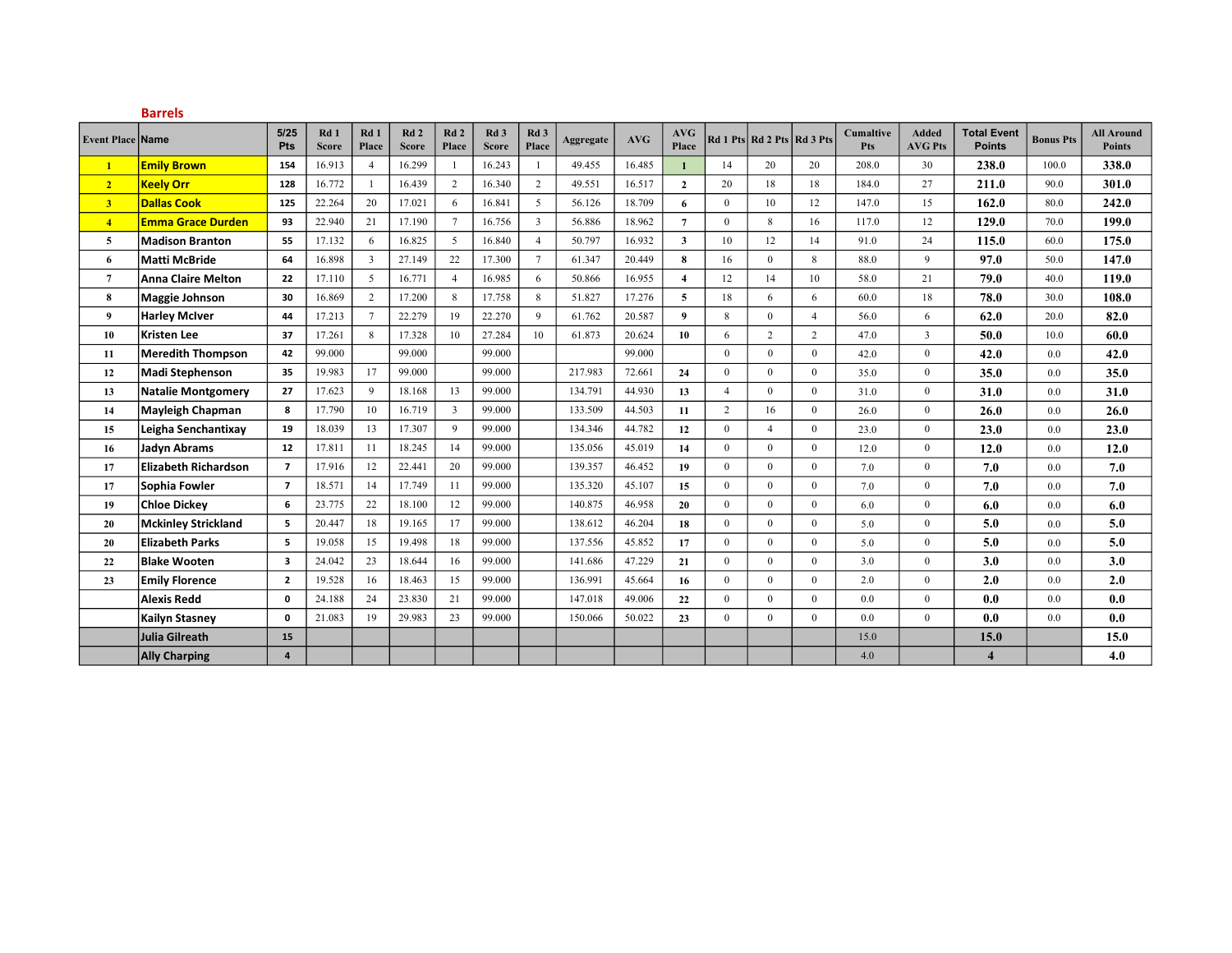|                         | <b>Poles</b>                |                         |                                 |                |                     |                |                                 |                          |           |        |                         |                |                            |                |                         |                                |                                     |                  |                                    |
|-------------------------|-----------------------------|-------------------------|---------------------------------|----------------|---------------------|----------------|---------------------------------|--------------------------|-----------|--------|-------------------------|----------------|----------------------------|----------------|-------------------------|--------------------------------|-------------------------------------|------------------|------------------------------------|
| <b>Event Place Name</b> |                             | 5/25<br>Pts             | Rd <sub>1</sub><br><b>Score</b> | Rd1<br>Place   | Rd2<br><b>Score</b> | Rd2<br>Place   | Rd <sub>3</sub><br><b>Score</b> | Rd <sub>3</sub><br>Place | Aggregate | AVG    | <b>AVG</b><br>Place     |                | Rd 1 Pts Rd 2 Pts Rd 3 Pts |                | <b>Cumaltive</b><br>Pts | <b>Added</b><br><b>AVG Pts</b> | <b>Total Event</b><br><b>Points</b> | <b>Bonus Pts</b> | <b>All Around</b><br><b>Points</b> |
| $\mathbf{1}$            | <b>Julia Gilreath</b>       | 123                     | 21.833                          |                | 22.385              | $\overline{4}$ | 22.522                          | 5                        | 66.740    | 22.247 | $\overline{2}$          | 20             | 14                         | 12             | 169.0                   | 27                             | 196.0                               | 100.0            | 296.0                              |
| 2 <sup>7</sup>          | <b>Emma Grace Durden</b>    | 90                      | 22.355                          | 3              | 21.829              | 2              | 21.816                          | $\overline{2}$           | 66.000    | 22.000 | $\mathbf{1}$            | 16             | 18                         | 18             | 142.0                   | 30                             | 172.0                               | 90.0             | 262.0                              |
| 3 <sup>7</sup>          | <b>Harley McIver</b>        | 96                      | 23.035                          | $\mathfrak{F}$ | 22.189              | $\overline{3}$ | 22.253                          | $\overline{3}$           | 67.477    | 22.492 | $\mathbf{3}$            | 12             | 16                         | 16             | 140.0                   | 24                             | 164.0                               | 80.0             | 244.0                              |
| 4 <sub>1</sub>          | <b>Emily Brown</b>          | 110                     | 26.980                          | 11             | 27.654              | 14             | 21.419                          |                          | 76.053    | 25.351 | 6                       | $\Omega$       | $\mathbf{0}$               | 20             | 130.0                   | 15                             | 145.0                               | 70.0             | 215.0                              |
| 5                       | <b>Madi Stephenson</b>      | 84                      | 21.885                          | $\overline{2}$ | 25.775              | 11             | 22.308                          | $\overline{4}$           | 69.968    | 23.323 | $\overline{\mathbf{4}}$ | 18             | $\mathbf{0}$               | 14             | 116.0                   | 21                             | 137.0                               | 60.0             | 197.0                              |
| 6                       | <b>Dallas Cook</b>          | 88                      | 27.754                          | 14             | 22.695              | 6              | 22.562                          | 6                        | 73.011    | 24.337 | 5                       | $\Omega$       | 10                         | 10             | 108.0                   | 18                             | 126.0                               | 50.0             | 176.0                              |
| $\overline{7}$          | Keely Orr                   | 53                      | 23.974                          | 8              | 26.311              | 12             | 26.383                          | $7\overline{ }$          | 76.668    | 25.556 | $\overline{7}$          | 6              | $\mathbf{0}$               | 8              | 67.0                    | 12                             | 79.0                                | 40.0             | 119.0                              |
| 8                       | Kristen Lee                 | 41                      | 26.200                          | $\mathbf{Q}$   | 21.198              | $\mathbf{1}$   | 35.759                          | 8                        | 83.157    | 27.719 | $\overline{9}$          | $\overline{4}$ | 20                         | 6              | 71.0                    | 6                              | 77.0                                | 30.0             | 107.0                              |
| $\mathbf{9}$            | <b>Matti McBride</b>        | 23                      | 22.403                          | $\overline{4}$ | 22.515              | $5^{\circ}$    | 37.835                          | 9                        | 82.753    | 27.584 | 8                       | 14             | 12                         | $\overline{4}$ | 53.0                    | 9                              | 62.0                                | 20.0             | 82.0                               |
| 10                      | Leigha Senchantixay         | 42                      | 23.561                          | $\tau$         | 24.557              | 8              | 99.000                          |                          | 147.118   | 49.039 | 10                      | 8              | 6                          | $\theta$       | 56.0                    | 3                              | 59.0                                | 10.0             | 69.0                               |
| 11                      | <b>Natalie Montgomery</b>   | 36                      | 34.734                          | 20             | 25.037              | 9              | 99.000                          |                          | 158.771   | 52.924 | 15                      | $\theta$       | $\overline{4}$             | $\theta$       | 40.0                    | $\theta$                       | 40.0                                | 0.0              | 40.0                               |
| 12                      | <b>Madison Branton</b>      | 30                      | 28.068                          | 15             | 26.746              | 13             | 99.000                          |                          | 153.814   | 51.271 | 13                      | $\Omega$       | $\mathbf{0}$               | $\Omega$       | 30.0                    | $\theta$                       | 30.0                                | 0.0              | 30.0                               |
| 12                      | <b>Anna Claire Melton</b>   | 12                      | 23.189                          | 6              | 22.956              | $\overline{7}$ | 99.000                          |                          | 145.145   | 48.382 | 11                      | 10             | 8                          | $\theta$       | 30.0                    | $\theta$                       | 30.0                                | 0.0              | 30.0                               |
| 14                      | Maggie Johnson              | 28                      | 27.516                          | 13             | 99.000              |                | 99.000                          |                          | 225.516   | 75.172 | 19                      | $\overline{0}$ | $\mathbf{0}$               | $\overline{0}$ | 28.0                    | $\mathbf{0}$                   | 28.0                                | 0.0              | 28.0                               |
| 15                      | <b>Meredith Thompson</b>    | 26                      | 99.000                          |                | 99.000              |                | 99.000                          |                          |           | 99.000 |                         | $\theta$       | $\theta$                   | $\theta$       | 26.0                    | $\theta$                       | 26.0                                | 0.0              | 26.0                               |
| 16                      | <b>Jadyn Abrams</b>         | 21                      | 29.650                          | 17             | 38.135              | 17             | 99.000                          |                          | 166.785   | 55.595 | 17                      | $\theta$       | $\Omega$                   | $\theta$       | 21.0                    | $\theta$                       | 21.0                                | 0.0              | 21.0                               |
| 17                      | <b>Elizabeth Richardson</b> | 20                      | 30.323                          | 19             | 99.000              |                | 99.000                          |                          | 228.323   | 76.108 | 20                      | $\Omega$       | $\mathbf{0}$               | $\theta$       | 20.0                    | $\theta$                       | 20.0                                | 0.0              | 20.0                               |
| 18                      | <b>Mckinley Strickland</b>  | 12                      | 29.916                          | 18             | 35.857              | 16             | 99.000                          |                          | 164.773   | 54.924 | 16                      | $\Omega$       | $\mathbf{0}$               | $\theta$       | 12.0                    | $\theta$                       | 12.0                                | 0.0              | 12.0                               |
| 19                      | <b>Emily Florence</b>       | 11                      | 27.242                          | 12             | 99.000              |                | 99.000                          |                          | 225.242   | 75.081 | 18                      | $\theta$       | $\mathbf{0}$               | $\theta$       | 11.0                    | $\theta$                       | 11.0                                | 0.0              | 11.0                               |
| 20                      | <b>Alexis Redd</b>          | $\overline{2}$          | 26.395                          | 10             | 25.668              | 10             | 99.000                          |                          | 151.063   | 50.354 | 12                      | 2              | 2                          | $\Omega$       | 6.0                     | $\theta$                       | 6.0                                 | 0.0              | 6.0                                |
|                         | <b>Blake Wooten</b>         | $\mathbf{0}$            | 29.124                          | 16             | 29.978              | 15             | 99.000                          |                          | 158.102   | 52.701 | 14                      | $\theta$       | $\mathbf{0}$               | $\overline{0}$ | 0.0                     | $\theta$                       | 0.0                                 | 0.0              | 0.0                                |
|                         | <b>Ally Charping</b>        | $\overline{7}$          |                                 |                |                     |                |                                 |                          |           |        |                         |                |                            |                | 7.0                     |                                | $\overline{7}$                      |                  | 7.0                                |
|                         | <b>Mayleigh Chapman</b>     | $\overline{\mathbf{3}}$ |                                 |                |                     |                |                                 |                          |           |        |                         |                |                            |                | 3.0                     |                                | 3                                   |                  | 3.0                                |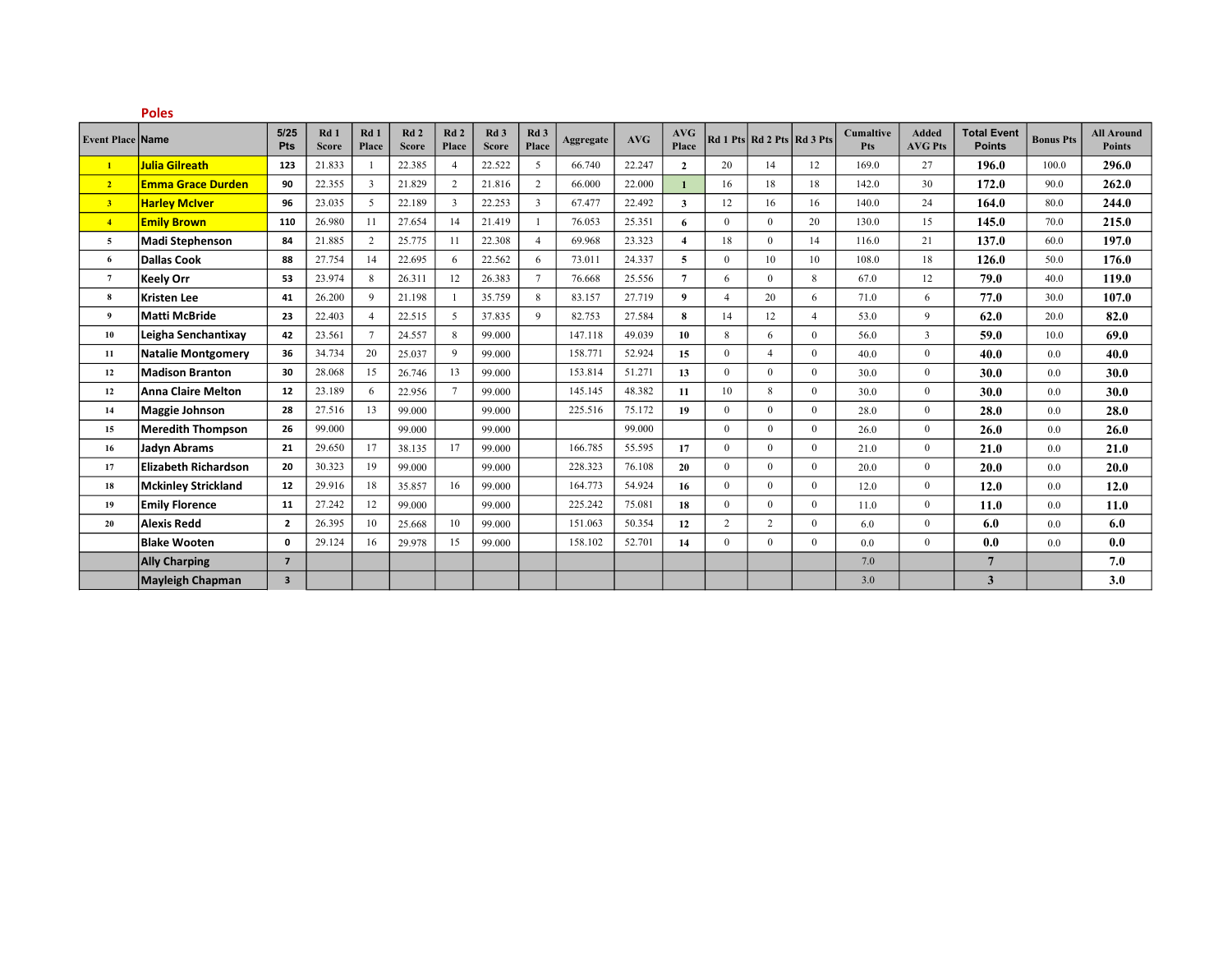|                          | <b>Team Roping</b>      |             |                     |                |                                 |                         |                                 |                          |           |            |                         |              |                            |                |                         |                                |                                     |                  |                                    |
|--------------------------|-------------------------|-------------|---------------------|----------------|---------------------------------|-------------------------|---------------------------------|--------------------------|-----------|------------|-------------------------|--------------|----------------------------|----------------|-------------------------|--------------------------------|-------------------------------------|------------------|------------------------------------|
| <b>Event Place Name</b>  |                         | 5/25<br>Pts | Rd1<br><b>Score</b> | Rd1<br>Place   | Rd <sub>2</sub><br><b>Score</b> | Rd2<br>Place            | Rd <sub>3</sub><br><b>Score</b> | Rd <sub>3</sub><br>Place | Aggregate | <b>AVG</b> | <b>AVG</b><br>Place     |              | Rd 1 Pts Rd 2 Pts Rd 3 Pts |                | <b>Cumaltive</b><br>Pts | <b>Added</b><br><b>AVG Pts</b> | <b>Total Event</b><br><b>Points</b> | <b>Bonus Pts</b> | <b>All Around</b><br><b>Points</b> |
| $\mathbf{1}$             | <b>Kristen Lee</b>      | 76          | 10.389              | 2              | 9.666                           | -1                      | 99.000                          |                          | 119.055   | 39.685     | $\mathbf{1}$            | 18           | 20                         | $\overline{0}$ | 114.0                   | 30                             | 144.0                               | 100.0            | 244.0                              |
| $\mathbf{1}$             | <b>Dylan White</b>      | 44          | 10.389              | 2              | 9.666                           | -1                      | 99.000                          |                          | 119.055   | 39.685     | $\mathbf{1}$            | 18           | 20                         | $\overline{0}$ | 82.0                    | 30                             | 112.0                               | 100.0            | 212.0                              |
| $\overline{2}$           | <b>Garrett Jolley</b>   | 57          | 99.000              |                | 14.256                          | $\overline{2}$          | 18.863                          | $\mathbf{3}$             | 132.119   | 44.040     | $\overline{4}$          | $\mathbf{0}$ | 18                         | 16             | 91.0                    | 21                             | 112.0                               | 90.0             | 202.0                              |
| $\overline{2}$           | <b>Hampton Davis</b>    | 57          | 99.000              |                | 14.256                          | 2                       | 18.863                          | $\overline{3}$           | 132.119   | 44.040     | $\overline{\mathbf{4}}$ | $\mathbf{0}$ | 18                         | 16             | 91.0                    | 21                             | 112.0                               | 90.0             | 202.0                              |
| 3                        | <b>Reign Dobbins</b>    | 58          | 9.044               | $\overline{1}$ | 99.000                          |                         | 28.143                          | 5 <sup>5</sup>           | 136.187   | 45.396     | 5                       | 20           | $\overline{0}$             | 12             | 90.0                    | 18                             | 108.0                               | 80.0             | 188.0                              |
| 3                        | <b>Colby Yarborough</b> | 58          | 9.044               | -1             | 99.000                          |                         | 28.143                          | 5 <sup>5</sup>           | 136.187   | 45.396     | 5                       | 20           | $\mathbf{0}$               | 12             | 90.0                    | 18                             | 108.0                               | 80.0             | 188.0                              |
| $\overline{4}$           | <b>Ally Charping</b>    | 54          | 14.697              | $\overline{4}$ | 29.959                          | 6                       | 99.000                          |                          | 143.656   | 47.885     | 6                       | 14           | 10                         | $\mathbf{0}$   | 78.0                    | 15                             | 93.0                                | 70.0             | 163.0                              |
| $\overline{4}$           | <b>Cooper Peyton</b>    | 54          | 14.697              | $\overline{4}$ | 29.959                          | 6                       | 99.000                          |                          | 143.656   | 47.885     | 6                       | 14           | 10                         | $\theta$       | 78.0                    | 15                             | 93.0                                | 70.0             | 163.0                              |
| 5                        | <b>Harley McIver</b>    | 23          | 99.000              |                | 15.902                          | $\overline{4}$          | 13.996                          | $\mathbf{1}$             | 128.898   | 42.966     | $\overline{2}$          | $\mathbf{0}$ | 14                         | 20             | 57.0                    | 27                             | 84.0                                | 60.0             | 144.0                              |
| 5                        | Jarod Torrence          | 23          | 99.000              |                | 15.902                          | $\overline{4}$          | 13.996                          | $\overline{1}$           | 128.898   | 42.966     | $\overline{2}$          | $\mathbf{0}$ | 14                         | 20             | 57.0                    | 27                             | 84.0                                | 60.0             | 144.0                              |
| 6                        | Eli McClain             | 46          | 99.000              |                | 99.000                          |                         | 19.714                          | $\overline{4}$           | 217.714   | 72.571     | 9                       | $\mathbf{0}$ | $\mathbf{0}$               | 14             | 60.0                    | 6                              | 66.0                                | 50.0             | 116.0                              |
| 6                        | Colby Bell              | 46          | 99.000              |                | 99.000                          |                         | 19.714                          | $\overline{4}$           | 217.714   | 72.571     | 9                       | $\theta$     | $\mathbf{0}$               | 14             | 60.0                    | 6                              | 66.0                                | 50.0             | 116.0                              |
| $\overline{\phantom{a}}$ | Maggie Johnson          | 10          | 14.105              | $\overline{3}$ | 16.468                          | 5                       | 99.000                          |                          | 129.573   | 43.191     | $\mathbf{3}$            | 16           | 12                         | $\mathbf{0}$   | 38.0                    | 24                             | 62.0                                | 40.0             | 102.0                              |
| $\overline{\phantom{a}}$ | Jacob Helms             | 10          | 14.105              | $\overline{3}$ | 16.468                          | 5                       | 99.000                          |                          | 129.573   | 43.191     | $\overline{3}$          | 16           | 12                         | $\mathbf{0}$   | 38.0                    | 24                             | 62.0                                | 40.0             | 102.0                              |
| 8                        | <b>Gabe Tackett</b>     | 59          | 99.000              |                | 99.000                          |                         | 99.000                          |                          |           | 99.000     |                         | $\mathbf{0}$ | $\mathbf{0}$               | $\mathbf{0}$   | 59.0                    | $\overline{0}$                 | 59.0                                | 30.0             | 89.0                               |
| 8                        | <b>Ross Price</b>       | 46          | 99.000              |                | 99.000                          |                         | 99.000                          |                          |           | 99.000     |                         | $\theta$     | $\overline{0}$             | $\theta$       | 46.0                    | $\theta$                       | 46.0                                | 30.0             | 76.0                               |
| 9                        | <b>Ty Faulkenberry</b>  | 20          | 99.000              |                | 99.000                          |                         | 14.089                          | 2                        | 212.089   | 70.696     | $\overline{7}$          | $\mathbf{0}$ | $\overline{0}$             | 18             | 38.0                    | 12                             | 50.0                                | 20.0             | 70.0                               |
| 9                        | <b>Trexler Phillips</b> | 20          | 99.000              |                | 99.000                          |                         | 14.089                          | 2                        | 212.089   | 70.696     | $\overline{7}$          | $\mathbf{0}$ | $\mathbf{0}$               | 18             | 38.0                    | 12                             | 50.0                                | 20.0             | 70.0                               |
| 10                       | <b>Raegan Stone</b>     | 19          | 99.000              |                | 15.528                          | $\overline{\mathbf{3}}$ | 99.000                          |                          | 213.528   | 71.176     | 8                       | $\mathbf{0}$ | 16                         | $\overline{0}$ | 35.0                    | 9                              | 44.0                                | 10.0             | 54.0                               |
| 10                       | <b>Bennett Kirby</b>    | 19          | 99.000              |                | 15.528                          | $\overline{3}$          | 99.000                          |                          | 213.528   | 71.176     | 8                       | $\mathbf{0}$ | 16                         | $\mathbf{0}$   | 35.0                    | 9                              | 44.0                                | 10.0             | 54.0                               |
| 11                       | Bean Bishop             | 23          | 99.000              |                | 99.000                          |                         | 99.000                          |                          |           | 99.000     |                         | $\mathbf{0}$ | $\mathbf{0}$               | $\mathbf{0}$   | 23.0                    | $\mathbf{0}$                   | 23.0                                | 0.0              | 23.0                               |
| 11                       | <b>Emily Brown</b>      | 15          | 99.000              |                | 99.000                          |                         | 99.000                          |                          |           | 99.000     |                         | $\mathbf{0}$ | $\overline{0}$             | $\overline{0}$ | 15.0                    | $\mathbf{0}$                   | 15.0                                | 0.0              | 15.0                               |
| 12                       | <b>Bryce Stockman</b>   | 22          | 99.000              |                | 99.000                          |                         | 99.000                          |                          |           | 99.000     |                         | $\mathbf{0}$ | $\overline{0}$             | $\overline{0}$ | 22.0                    | $\overline{0}$                 | 22.0                                | 0.0              | 22.0                               |
| 12                       | Lessie Freeman          | 13          | 99.000              |                | 99.000                          |                         | 99.000                          |                          |           | 99.000     |                         | $\mathbf{0}$ | $\overline{0}$             | $\mathbf{0}$   | 13.0                    | $\mathbf{0}$                   | 13.0                                | 0.0              | 13.0                               |
| 13                       | Logan Hatoway           | 17          | 99.000              |                | 99.000                          |                         | 99.000                          |                          |           | 99.000     |                         | $\mathbf{0}$ | $\mathbf{0}$               | $\overline{0}$ | 17.0                    | $\mathbf{0}$                   | 17.0                                | 0.0              | 17.0                               |
| 13                       | Jonathan Jones          | 17          | 99.000              |                | 99.000                          |                         | 99.000                          |                          |           | 99.000     |                         | $\mathbf{0}$ | $\overline{0}$             | $\theta$       | 17.0                    | $\mathbf{0}$                   | 17.0                                | 0.0              | 17.0                               |
|                          | Kody Brown              | 59          |                     |                |                                 |                         |                                 |                          |           |            |                         |              |                            |                | 59.0                    |                                | 59                                  |                  | 59.0                               |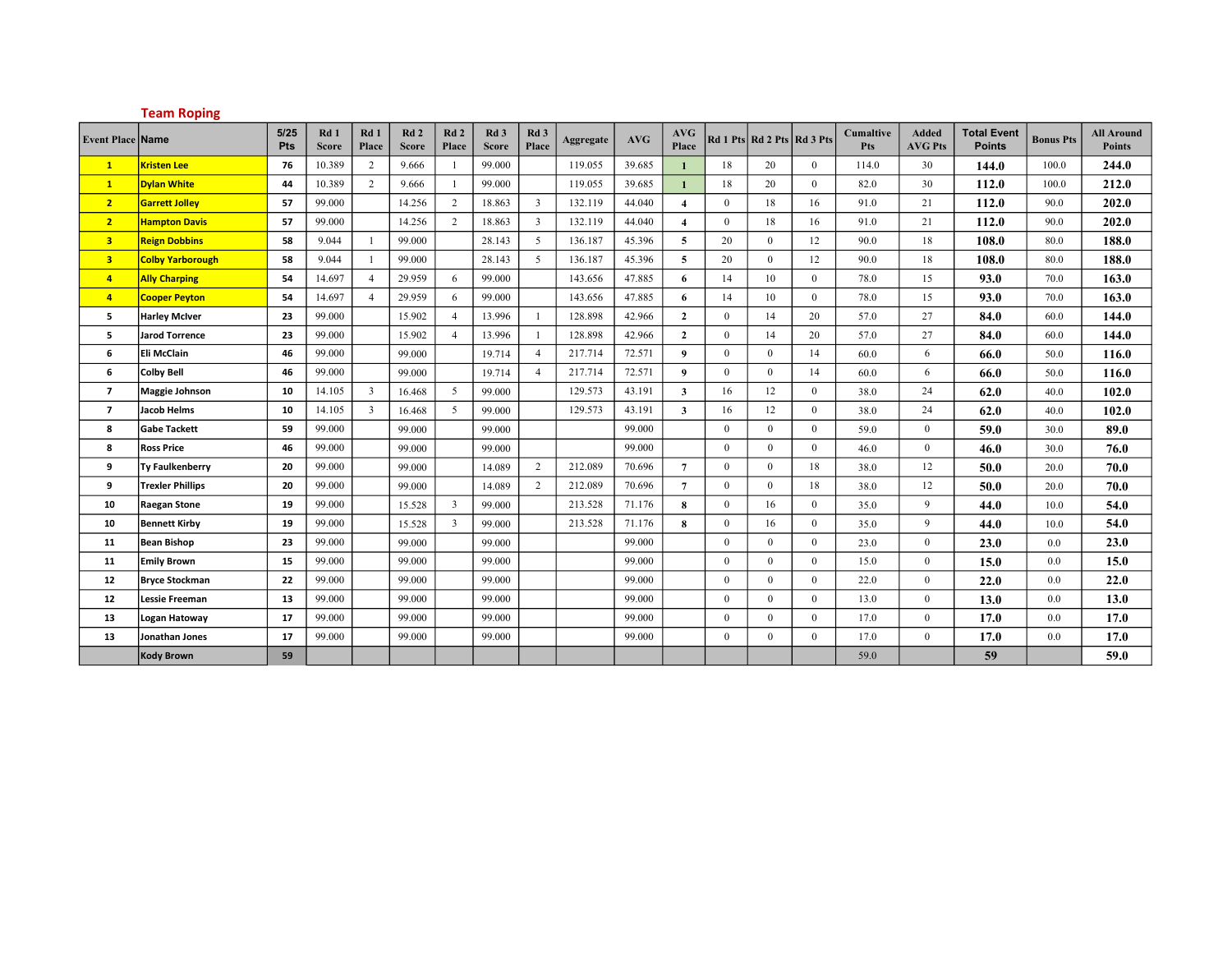|                         | <b>Goats</b>                |                |                                 |                |                     |                          |                      |                          |           |        |                |                |                            |          |                         |                                |                                     |                  |                                    |
|-------------------------|-----------------------------|----------------|---------------------------------|----------------|---------------------|--------------------------|----------------------|--------------------------|-----------|--------|----------------|----------------|----------------------------|----------|-------------------------|--------------------------------|-------------------------------------|------------------|------------------------------------|
| <b>Event Place Name</b> |                             | 5/25<br>Pts    | Rd <sub>1</sub><br><b>Score</b> | Rd1<br>Place   | Rd2<br><b>Score</b> | Rd <sub>2</sub><br>Place | Rd 3<br><b>Score</b> | Rd <sub>3</sub><br>Place | Aggregate | AVG    | AVG<br>Place   |                | Rd 1 Pts Rd 2 Pts Rd 3 Pts |          | <b>Cumaltive</b><br>Pts | <b>Added</b><br><b>AVG Pts</b> | <b>Total Event</b><br><b>Points</b> | <b>Bonus Pts</b> | <b>All Around</b><br><b>Points</b> |
| $\mathbf{1}$            | <b>Ally Charping</b>        | 123            | 14.844                          | 8              | 10.142              | 2                        | 14.849               | $\overline{4}$           | 39.835    | 13.278 |                | 6              | 18                         | 14       | 161.0                   | 30                             | 191.0                               | 100.0            | 291.0                              |
| 2 <sup>7</sup>          | <b>Harley McIver</b>        | 120            | 17.590                          |                | 10.077              |                          | 13.715               | $\overline{2}$           | 41.382    | 13.794 | 3              | $\Omega$       | 20                         | 18       | 158.0                   | 24                             | 182.0                               | 90.0             | 272.0                              |
| 3 <sup>1</sup>          | <b>Kristen Lee</b>          | 115            | 11.207                          | $\overline{2}$ | 99.000              |                          | 12.518               |                          | 122.725   | 40.908 | 6              | 18             | $\overline{0}$             | 20       | 153.0                   | 15                             | 168.0                               | 80.0             | 248.0                              |
| $\overline{4}$          | <b>Dallas Cook</b>          | 93             | 26.019                          | 13             | 13.980              | 5                        | 14.753               | $\mathbf{3}$             | 54.752    | 18.251 | 5              | $\Omega$       | 12                         | 16       | 121.0                   | 18                             | 139.0                               | 70.0             | 209.0                              |
| 5                       | <b>Natalie Montgomery</b>   | 72             | 11.523                          | 3              | 20.264              | 8                        | 20.672               | 8                        | 52.459    | 17.486 |                | 16             | 6                          | 6        | 100.0                   | 21                             | 121.0                               | 60.0             | 181.0                              |
| -6                      | <b>Emily Brown</b>          | 50             | 12.293                          | 5              | 10.915              | 3                        | 17.263               | $\tau$                   | 40.471    | 13.490 | $\overline{2}$ | 12             | 16                         | 8        | 86.0                    | 27                             | 113.0                               | 50.0             | 163.0                              |
| $\overline{7}$          | Mayleigh Chapman            | 79             | 13.192                          | 6              | 99.000              |                          | 17.111               | 6                        | 129.303   | 43.101 | 8              | 10             | $\Omega$                   | 10       | 99.0                    | 9                              | 108.0                               | 40.0             | 148.0                              |
| 8                       | <b>Emma Swaney</b>          | 54             | 10.390                          |                | 99.000              |                          | 15.669               | 5.                       | 125.059   | 41.686 | $\overline{7}$ | 20             | $\Omega$                   | 12       | 86.0                    | 12                             | 98.0                                | 30.0             | 128.0                              |
| 9                       | Julia Gilreath              | 86             | 17.623                          | 12             | 21.506              | $\mathbf{Q}$             | 99.000               |                          | 138.129   | 46.043 | 9              | $\Omega$       | $\overline{4}$             | $\Omega$ | 90.0                    | 6                              | 96.0                                | 20.0             | 116.0                              |
| 10                      | <b>Elizabeth Parks</b>      | 54             | 12.149                          |                | 99.000              |                          | 99.000               |                          | 210.149   | 70.050 | 10             | 14             | $\Omega$                   | $\Omega$ | 68.0                    | 3                              | 71.0                                | 10.0             | 81.0                               |
| 11                      | <b>Maggie Johnson</b>       | 40             | 15.791                          | 10             | 12.674              | $\overline{4}$           | 99.000               |                          | 127.465   | 42.488 | 11             | $\overline{2}$ | 14                         | $\Omega$ | 56.0                    | $\Omega$                       | 56.0                                | 0.0              | 56.0                               |
| 12                      | <b>Blake Wooten</b>         | 23             | 15.402                          | $\mathbf{Q}$   | 14.402              | 6                        | 99.000               |                          | 128.804   | 42.935 | 12             | $\overline{4}$ | 10                         | $\Omega$ | 37.0                    | $\Omega$                       | 37.0                                | 0.0              | <b>37.0</b>                        |
| 13                      | <b>Madison Branton</b>      | 24             | 99.000                          |                | 16.067              | $\mathcal{I}$            | 99.000               |                          | 214.067   | 71.356 | 14             | $\Omega$       | 8                          | $\Omega$ | 32.0                    | $\Omega$                       | 32.0                                | 0.0              | 32.0                               |
| 14                      | Jordan Salley               | 9              | 14.427                          |                | 99.000              |                          | 99.000               |                          | 212.427   | 70.809 | 13             | 8              | $\theta$                   | $\theta$ | 17.0                    | $\Omega$                       | 17.0                                | 0.0              | 17.0                               |
|                         | <b>Elizabeth Richardson</b> | 15             |                                 |                |                     |                          |                      |                          |           |        |                |                |                            |          | 15.0                    |                                | 15.0                                |                  | 15.0                               |
|                         | <b>Emma Grace Durden</b>    | $\overline{2}$ |                                 |                |                     |                          |                      |                          |           |        |                |                |                            |          | 2.0                     |                                | $\overline{2}$                      |                  | 2.0                                |

| ۰.<br>__ |
|----------|
|----------|

| <b>Event Place Name</b> |                           | 5/25<br>Pts | Rd 1<br><b>Score</b> | Rd 1<br>Place | Rd <sub>2</sub><br><b>Score</b> | Rd2<br>Place | Rd <sub>3</sub><br><b>Score</b> | Rd <sub>3</sub><br>Place | Aggregate | AVG    | AVG<br>Place |    | Rd1Pts Rd2Pts Rd3Pts | <b>Cumaltive</b><br><b>Pts</b> | <b>Added</b><br><b>AVG Pts</b> | $\cdot$   Total Event   Bonus Pts   $\cdot$<br><b>Points</b> |       | <b>All Around</b><br><b>Points</b> |
|-------------------------|---------------------------|-------------|----------------------|---------------|---------------------------------|--------------|---------------------------------|--------------------------|-----------|--------|--------------|----|----------------------|--------------------------------|--------------------------------|--------------------------------------------------------------|-------|------------------------------------|
|                         | <b>Eli McClain</b>        | 50          | 70.000               |               | 77.000                          |              | 87.000                          |                          | 234       | 78.000 |              |    | $\mathbf{A}$         | 106.0                          | 30                             | 136.0                                                        | 100.0 | 236.0                              |
|                         | <b>Dillon Moore</b>       | 39          | 72.000               |               | 0.000                           |              | 0.000                           |                          | 72        | 24.000 |              |    |                      | 59.0                           | 27                             | 86.0                                                         | 90.0  | 176.0                              |
|                         | <b>Ross Price</b>         | 59          | 0.000                |               | 0.000                           |              | 0.000                           |                          |           | 0.000  |              |    |                      | 59.0                           |                                | 59.0                                                         | 80.0  | 139.0                              |
|                         | <b>Cole Pritchard</b>     | 0           | 71.000               |               | 0.000                           |              | 0.000                           |                          | 71        | 23.667 |              | 18 |                      | 18.0                           | $\sim$                         | 42.0                                                         | 70.0  | 112.0                              |
|                         | <b>Christopher Taylor</b> | 18          | 0.000                |               | 0.000                           |              | 0.000                           |                          |           | 0.000  |              |    |                      | 18.0                           |                                | 18.0                                                         | 60.0  | 78.0                               |
|                         | <b>Tvler Swain</b>        | $\sqrt{2}$  | 0.000                |               | 0.000                           |              | 0.000                           |                          |           | 0.000  |              |    |                      | 9.0                            |                                | 9.0                                                          | 50.0  | 59.0                               |